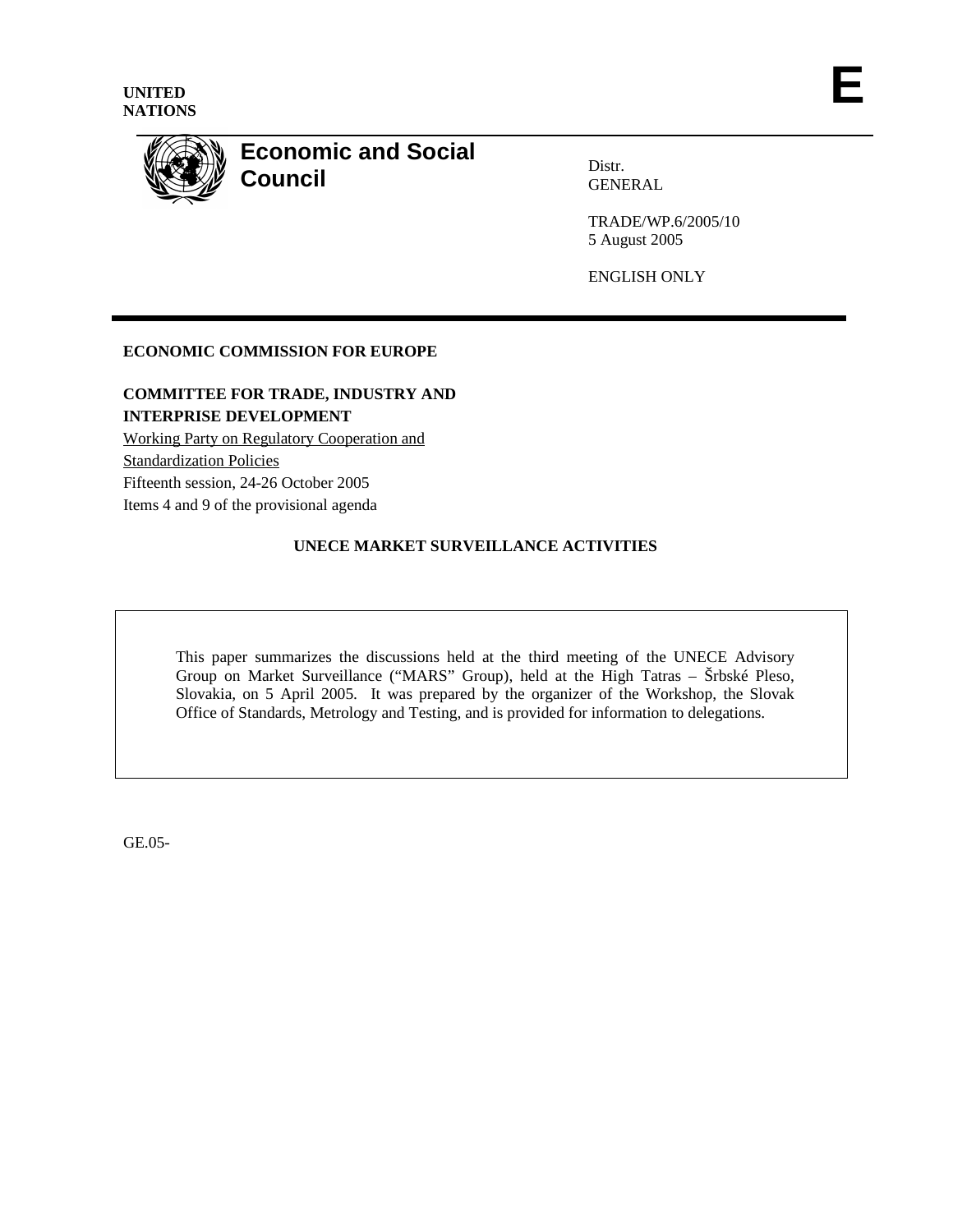1. The meeting of the Advisory Group on Market Surveillance ("MARS" Group) was organized by the Slovak Office of Standards, Metrology and Testing and the secretariat of the United Nations Economic Commission for Europe and held at the High Tatras, Štrbské Pleso, Slovakia, on 5 April 2005. It was attended by more than 30 delegates, representing the following countries: Belarus, Bulgaria, Croatia, Czech Republic, Hungary, Republic of Moldova, Romania, Slovakia, Spain, Sweden and Ukraine. The former Yugoslav Republic of Macedonia and Serbia and Montenegro provided written contributions to the meeting.

2. The meeting was organized back-to-back with the CEFTA (Central European Free Trade Agreement) meeting on conformity assessment and market surveillance, so as to allow for joint discussions and contributions from national experts from various subregions.

3. Mr. D. Podhorsky, Chairman of the "MARS" Group and President of the Slovak Office of Standards, Metrology and Testing, opened the meeting.

4. The first part of the meeting was devoted to information exchange on the current situation of market surveillance in various countries, particularly in those which had already acceded to the European Union (Czech Republic and Slovakia) and in candidate countries (Bulgaria, Croatia and Romania).

5. Presentations from CIS States (Belarus, Republic of Moldova, Ukraine) highlighted typical problems and constraints faced by their market surveillance authorities.

6. Discussions during the first session focused not only on legal, institutional and other developments but also on day-to-day practical problems faced by trade inspectors.

7. Many presentations stressed the importance of cooperation at national level between different market surveillance authorities. Among the examples of good cooperation were (a) the current practice in Bulgaria whereby agencies involved in or linked to market surveillance operations signed cooperation agreements; and (b) in Romania and Croatia the setting up of inter-agency or ministerial groups of experts. Delegations expressed the need for further exchange of experience on this subject.

8. The representative of the Republic of Moldova spoke on the methodology for conducting controls and that country's experience in working with consumers and entrepreneurs. The representative of Ukraine provided information on developments in his country and on educating and informing consumers. Many participants stressed the importance of the educational aspect of the activities.

9. A number of delegations pointed to the practical difficulties of coordinating activities when several agencies are responsible for certain sectors or aspects of market surveillance and consumer protection. One obvious solution would be to merge such bodies and their functions, which had been done in Ukraine. There, a single committee deals with regulations, market surveillance and consumer protection. In Croatia, a similar solution but of an even more centralized nature had been found. The market surveillance body also incorporates services such as those dealing with labour safety and company registration.

10. The second session was devoted to the follow-up to the UNECE Workshop on "Market Surveillance – A Common Strategy of the UNECE – EU under the Regulatory Convergence" held on 5 and 6 April 2004 in Slovakia. In view of the interest in further exploring some of the problems highlighted by participants in that event, an "institute of facilitators" was established to coordinate further work in the areas set out below.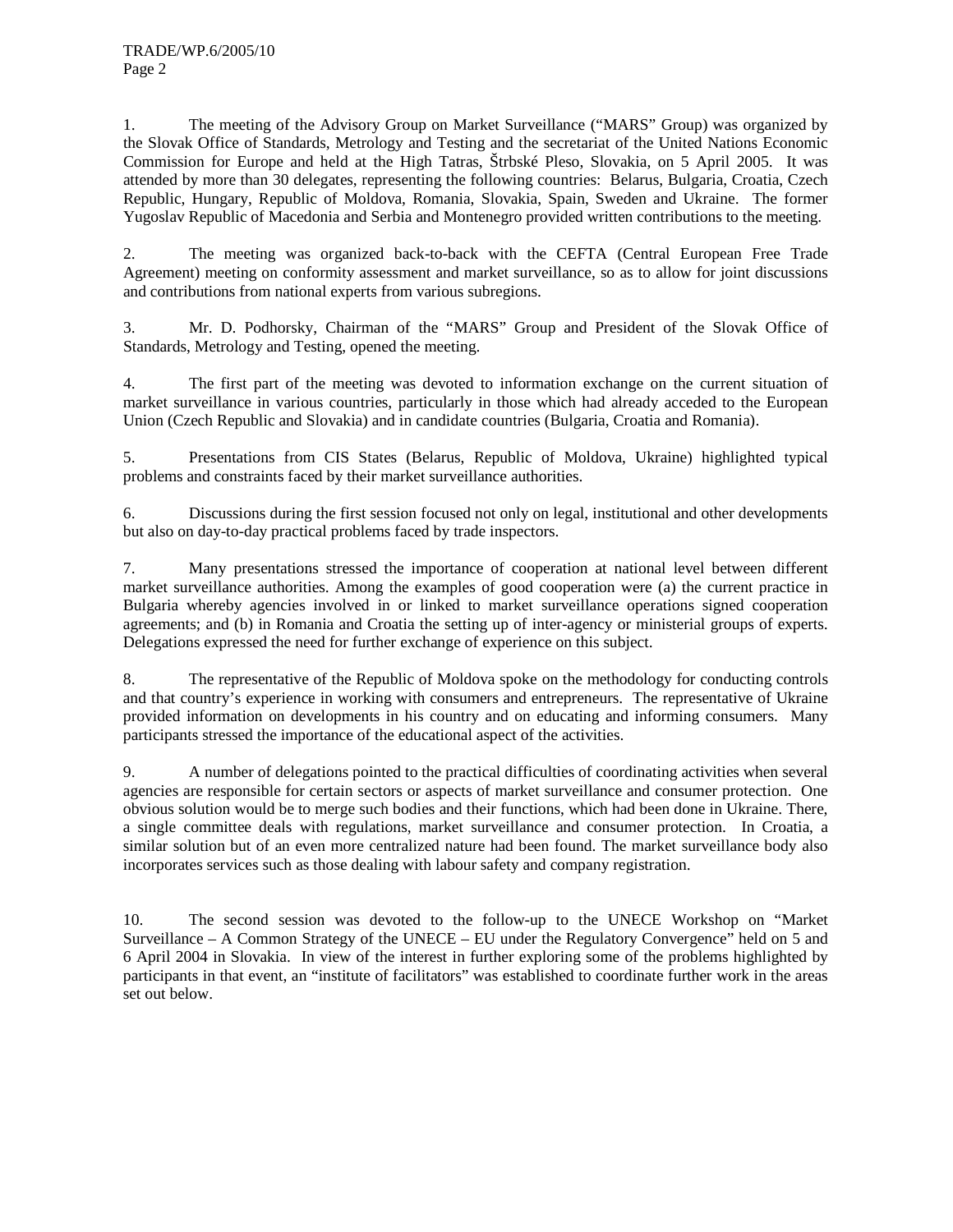TRADE/WP.6/2005/10 page 3

#### Terminology and definitions

11. The representative of the Republic of Moldova pointed out the importance of initiating work on definitions, and this was supported by other delegations. Initially the "MARS" Group had decided to rely on the work on definitions being done by ISO CASCO. However, the latest ISO/CASCO guide/standard 17000 did not include definitions on market surveillance. Work on definitions had started in the European Union but it was currently impossible to foresee when the results of this work might become available.

12. The work on definitions would continue in consultation and cooperation with interested organizations and agencies (e.g. ISO/CASCO). First, a joint list of definitions would be prepared on the basis of submissions from countries (terms and definitions as used in national legislation) and Bulgaria would coordinate this work.

13. The representative of Belarus provided information on the CIS meeting of market surveillance bodies due to be held from 30 May to 1 June 2005 in Brest, Belarus (in the framework of the CIS Interstate Council on Standardization, Certification and Metrology). The "MARS" Group requested Mr. Koreshkov (chairman of "Belstandart"), as a vice-chairman of WP.6, to inform the CIS meeting of the discussions held at the current "MARS" meeting. It was suggested that CIS countries submit their proposals on definitions (as requested by the" MARS" Group) following discussions at that meeting.

Protection of consumers against fraud and counterfeit goods

14. A representative of the Slovak Trade Inspection agency gave a presentation on the problems caused by products placed on the market by companies that are not properly registered or by fake companies. Many of these products pose a danger to the public and in 24 per cent of the cases, the origin of the products is unknown.

15. The representative stressed the importance of ensuring cooperation between all the major stakeholders, including customs, tax authorities and industry, and made the following proposals to facilitate the work of inspectors:

- 1. To give the control body the right to seize any goods, whether dangerous or not, if their origin was unknown.
- 2. To define the placement of goods on the market without supporting documentation (including information on the importer) as a serious infringement of national legislation, allowing suspension or revocation of the trade licence of the company responsible.

16. The following proposal was made during the ensuing discussions: if there is no legal importer or there are no papers on a product then the product shall be considered "illegal" and thus can immediately be taken off the market without the need to meet additional legal requirements (such as obtaining court orders).

17. Referring to the issue of how to fight against counterfeit and pirate goods, experts recalled discussions and presentations made on this subject at the April 2004 workshop. Delegations agreed that market surveillance could contribute to this work (see in paragraph 19 below a recommendation addressed to UNECE Governments and suggesting means by which intellectual property rights could be protected during surveillance checks, without prejudice to the obligation of the market surveillance bodies whose Governments are signatories to the WTO IPR agreement).

18. Working with large companies, Belarus had set up a database of counterfeit goods. The database contained confidential information on how to distinguish counterfeit goods, as well as information from other national agencies on counterfeit goods.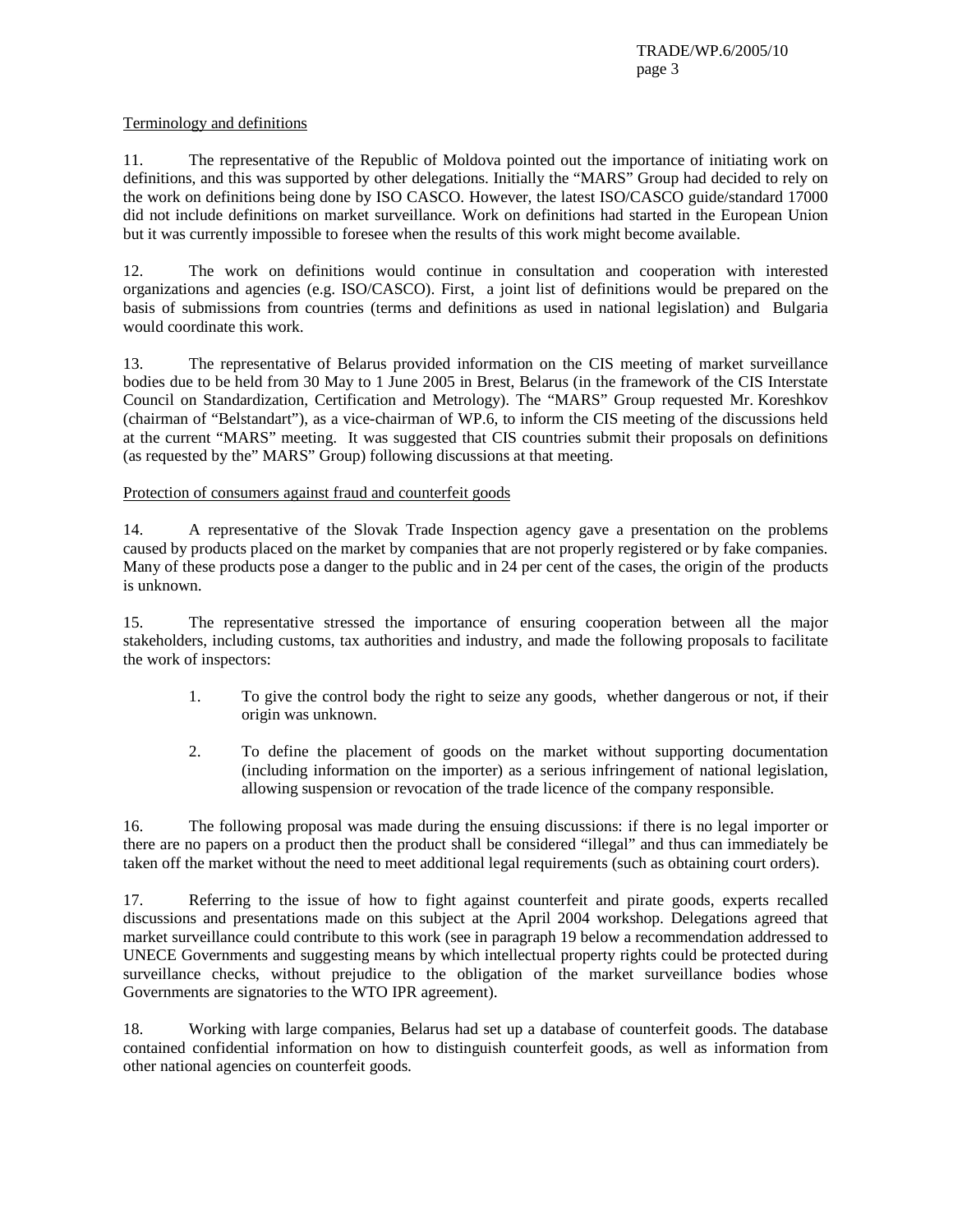#### Recommendation to Governments on the use of market surveillance against counterfeit goods

19. As a result of a debate on the practices of national bodies to combat counterfeit goods and misleading information, delegations agreed (with some minor changes) on the draft recommendation on the use of market surveillance against counterfeit goods and decided to submit it for consideration and approval to the Second UNECE International Forum on Market Surveillance and Consumer Protection, to be held in October 2005. The text, as revised by the "MARS" Group, is reproduced as an addendum to this document (TRADE/WP.6/2005/10/Add.1).

#### Marking and labelling

20. The Republic of Moldova highlighted the following problems that trade inspectors were experiencing:

- insufficient information, sometimes with the most basic information missing; or only coded information that is unintelligible to the average consumer;
- information found on a batch of goods rather than on each individual product;
- information provided only in accompanying documentation (not on the product);
- location of information on a product, with the most visible information being that of the advertising variety; with legally required information being more difficult to identify;
- excessive advertising related information (What should be the proportion of advertising to marking/labelling information?).

21. The participants held a debate on the legal framework and on the responsibilities of the surveillance agencies for marking and labelling and on the control of counterfeit goods. In all countries these agencies deal with marking and labelling matters, but only as part of their inspections (not specifically checking labelling information and its accuracy), unless required by European Union legislation.

22. In Bulgaria, the State Agency for Metrology and Technical Surveillance (SAMTS) checks safety related aspects (e.g. labelling and instructions) of the products under its competence. Counterfeit goods are the responsibility of another special State agency (Directorate General "Market Surveillance") but SAMTS also has experience in tracing counterfeit goods when it is especially requested to do so.

23. Croatia has a council on consumer protection, including representatives of market surveillance and consumer protection organizations. The market surveillance agency has the right to look for counterfeits.

24. In Spain, marking and labelling information (namely what is mentioned on the label and the contents of a product) is checked by State inspectors but actual sampling is done by private organizations (including laboratories) to which the State outsources this activity.

25. In Slovakia, inspection has the right to implement controls against counterfeit goods.

26. In the Czech Republic, inspection also has similar rights. The country enjoys good cooperation between surveillance agencies and consumer organizations; and there is an established practice of transferring complaints to the relevant authorities (Czech Act 634/92).

27. The "MARS" Group would further welcome information on the experience of the Commonwealth of Independent States. The Group appointed Ms M. Bizgu (Republic of Moldova) as a liaison person between the "MARS" Group and the group of experts from CIS market surveillance agencies working under the CIS Interstate Council on Standardization, Certification and Metrology.

28. Delegations were requested to provide UNECE with information on the rights of their national market surveillance agencies to check or seize counterfeit goods.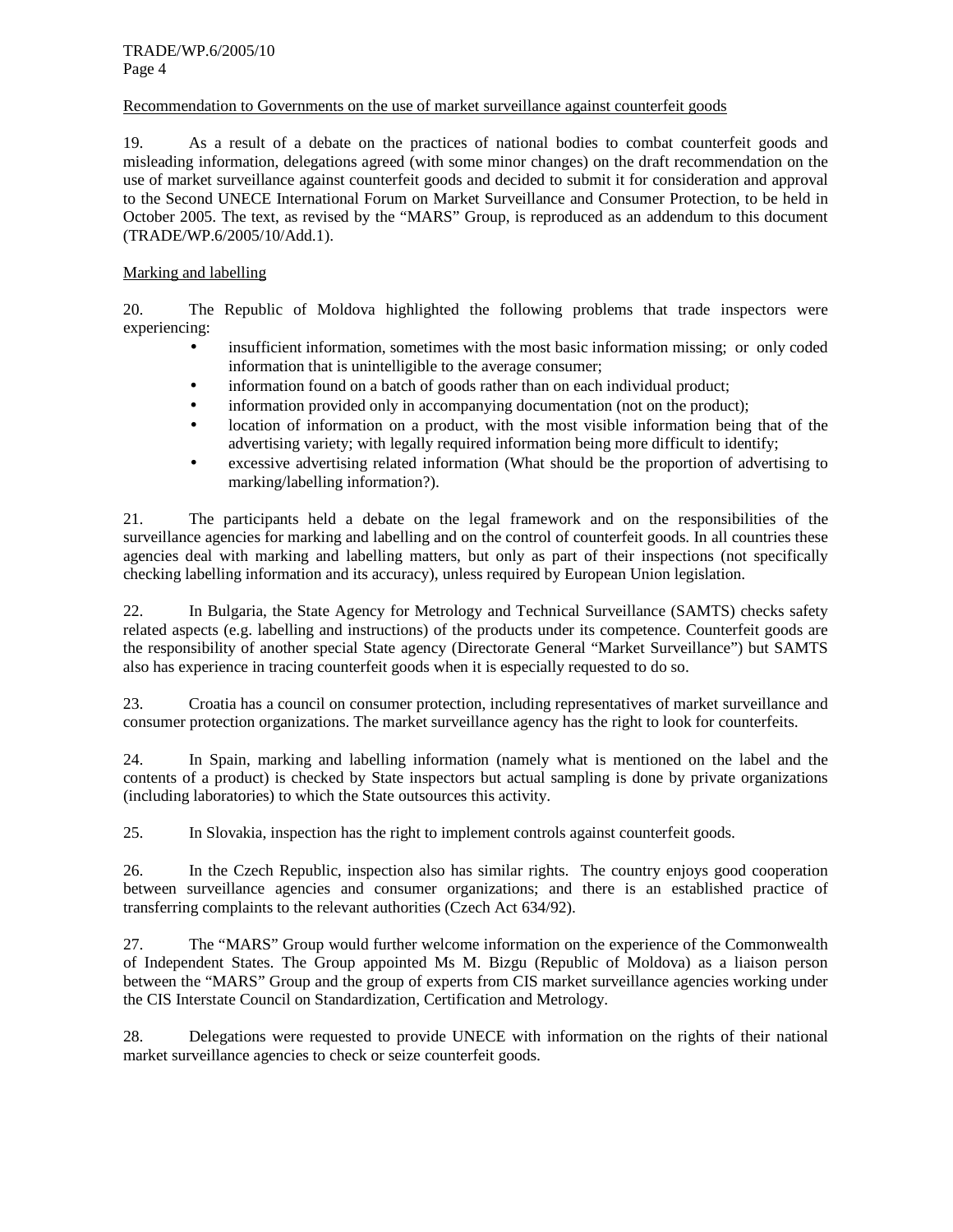#### Generic guidelines for good practice in market surveillance

29. Participants were informed that UNECE was currently discussing the possibility of a joint project with the Nordic Council of Ministers Group on consumer protection. This Group foresees the preparation of generic guidelines for the north-western region of Russia. During the annual WP.6 session in November 2004, it had been proposed that such guidelines be presented at the WP.6 Forum in October 2005. If found useful for the UNECE region, they could then be published as joint UNECE/Nordic Council guidelines. Delegations suggested that the secretariat maintain contact with the Nordic Council in this regard.

## Product liability

30. The meeting was of the opinion that an exchange of information in this important area should be continued; in particular, on issues related to product liability regulation. Information on the minimum level of liability and its complementary character to civil law had been provided (according to the 85/374/EEC Directive). The efficiency of the present system in different EU Member States had been analysed in two separate studies (the so-called "Rosselli Analysis" and "Lovells´ report", which the Slovak hosts kindly agreed to provide to interested delegations).

## Quality management systems

31. Participants stressed the importance of ensuring quality governance for public bodies and of finding means of evaluating services either through quality management systems (based on ISO-9000 or common assessment framework (CAF) approaches) or other systems.

32. The Czech Trade Inspection agency informed the meeting that they had introduced the CAF system in their service six months previously and would be happy to provide information as soon as they had clear results.

33. The representative of the Republic of Moldova said that in the Commonwealth of Independent States, market surveillance bodies were convinced of the importance of continuing the discussions on the practical issues related to the use of the CAF system.

34. The United Nations Industrial Development Organization (UNIDO) would submit a report on the use of ISO:9001:2000 in public administration to the WP.6 session in October 2005.

35. Further exchange of information and experience was highly encouraged.

# Reference list (self assessment)

36. It was recalled that an initial paper on this topic had been prepared by the Czech Trade Inspection agency (paper available on WP.6 web page under 14th session, "Market Surveillance").

#### Information exchange

37. Information was provided on the European Community's position on possible access of third countries to the RAPEX system, which will be based on individual agreements to be concluded between a country and the European Community. The possibility of extension and the general future of the TRAPEX system still remained unclear.